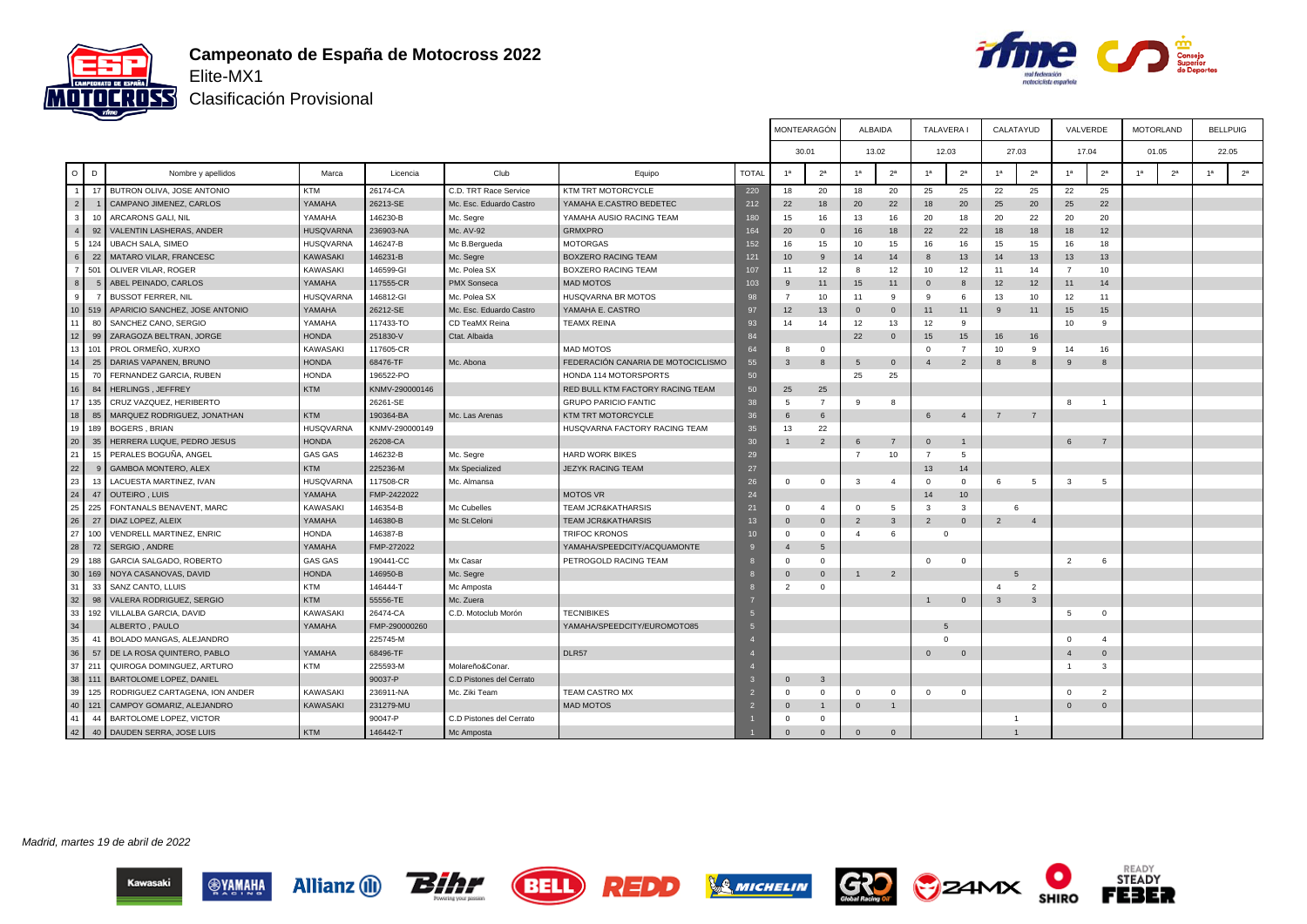



Clasificación Provisional

|                 |     |                                 |                  |                |                          |                                  |              | MONTEARAGÓN              |                | <b>ALBAIDA</b> |                | <b>TALAVERA I</b> |                         | CALATAYUD      |                | VALVERDE         |                |    | <b>MOTORLAND</b> |    | <b>BELLPUIG</b> |
|-----------------|-----|---------------------------------|------------------|----------------|--------------------------|----------------------------------|--------------|--------------------------|----------------|----------------|----------------|-------------------|-------------------------|----------------|----------------|------------------|----------------|----|------------------|----|-----------------|
|                 |     |                                 |                  |                |                          |                                  |              | 30.01                    |                | 13.02          |                |                   | 12.03                   | 27.03          |                | 17.04            |                |    | 01.05            |    | 22.05           |
| $\circ$         | D   | Nombre y apellidos              | Marca            | Licencia       | Club                     | Equipo                           | <b>TOTAL</b> | 1a                       | 2 <sup>a</sup> | 1 <sub>a</sub> | 2 <sup>a</sup> | 1 <sup>a</sup>    | 2 <sup>a</sup>          | 1 <sup>a</sup> | 2 <sup>a</sup> | 1 <sup>a</sup>   | 2 <sup>a</sup> | 1a | 2 <sup>a</sup>   | 1a | 2 <sup>a</sup>  |
|                 | 368 | NILSSON BUSTOS, SAMUEL MATTIAS  | <b>KTM</b>       | 225428-M       | Molareño&Conar           | KTM NAMURA-NILSSON TRAINING      | 210          | 16                       | 25             | 25             | 14             | 22                | 22                      | 22             | 20             | 22               | 22             |    |                  |    |                 |
| 2 <sup>1</sup>  | 24  | <b>BRACERAS MARTINEZ, DAVID</b> | KTM              | 251861-A       | <b>MS Carreres</b>       | <b>KTM ESPAÑA</b>                | 202          | 22                       | 20             | 25             |                | 25                | 25                      | 25             | 22             | 20               | 18             |    |                  |    |                 |
| 3 <sup>1</sup>  |     | CONGOST AGUILERA, GERARD        | <b>KTM</b>       | 146360-GI      |                          | JEZYK RACING TEAM                | 154          | 25                       | 13             | 15             | 22             | 18                | 20                      |                |                | 25               | 16             |    |                  |    |                 |
| $\overline{4}$  | 96  | ALONSO RODILLA, VICTOR          | YAMAHA           | 146587-B       | MC 3 Turons              | YAMAHA AUSIO RACING TEAM         | 150          | 15                       | 16             | 18             | 18             | 20                | 16                      | 14             | 14             | 15               | $\overline{4}$ |    |                  |    |                 |
| 5.              | 227 | GUTIERREZ SOLIS, PABLO          | <b>GAS GAS</b>   | 59836-AS       | Mc. Valdesoto            | TEAM PAVO RUEDA                  | 144          | 11                       | 14             | 16             | 15             | 14                | 13                      | 18             | 15             | 14               | 14             |    |                  |    |                 |
|                 | 365 | MONNE VILES, ADRIA              | <b>KTM</b>       | 146220-L       | Mc. Segre                | KTM TRT MOTORCYCLE               | 140          | 9                        | 18             | 9              | 16             | 16                | 18                      | 10             | 16             | 13               | 15             |    |                  |    |                 |
|                 | 309 | FARRES PLAZA, GUILLEM           | <b>GAS GAS</b>   | 146368-B       | Mc St.Hilari             | GAS GAS ESPAÑA                   | 138          | 20                       | 22             | $\Omega$       | 13             |                   |                         | 20             | 25             | 18               | 20             |    |                  |    |                 |
| 8               | 67  | MARTINEZ NOGUEIRA, YAGO         | <b>HUSQVARNA</b> | 196537-PO      | M.N.M.                   |                                  | 116          |                          |                | 22             | 20             |                   |                         | 15             | 18             | 16               | 25             |    |                  |    |                 |
| 9               | 214 | MIGUEL HERNANSANZ, ALEJANDRO    | <b>KTM</b>       | 26205-SE       |                          | KTM TRT MOTORCYCLE               | 106          | 8                        | 10             | $\overline{7}$ | 10             | 12                | 12                      | 9              | 13             | 12               | 13             |    |                  |    |                 |
| 10 <sup>1</sup> |     | TOMAS CASTILLO, ERIC            | YAMAHA           | 146756-B       | Mc. Segre                | YAMAHA AUSIO RACING TEAM         | 99           | 13                       | 15             | 20             | 12             | 13                | 14                      |                | 12             |                  |                |    |                  |    |                 |
| 11 <sup>1</sup> | 999 | FERRANDIS TORMOS, AITOR         | KAWASAKI         | 251783-CS      |                          | <b>MAD MOTOS</b>                 | 92           | 10                       | 11             | 14             | 11             | $\overline{7}$    | 9                       | 5              | 8              | 5                | 12             |    |                  |    |                 |
| 12              | 632 | PANZANO FERRER, MARCOS          | <b>GAS GAS</b>   | 55547-HU       | Mc. Zuera                | <b>BUD RACING ESPAÑA</b>         | 80           | $\mathbf 0$              | 12             | 12             | $\overline{7}$ | 6                 | 11                      |                | 11             | 11               | 10             |    |                  |    |                 |
| 13 <sup>1</sup> | 219 | JIMENEZ VILLALBA, DAVID         | <b>KTM</b>       | 117574-GU      | CD TeaMX Reina           |                                  | 76           | $\overline{\phantom{a}}$ | 8              | 13             | -9             | 11                | 10                      | 13             | 10             |                  |                |    |                  |    |                 |
| 14              | 425 | PANZANO FERRER, SAMUEL          | <b>GAS GAS</b>   | 55546-HU       | Mc. Zuera                | <b>BUD RACING ESPAÑA</b>         | 72           | 6                        | $\overline{4}$ | $\overline{2}$ | -8             | 9                 | $\overline{7}$          | -8             | 9              | 10 <sup>10</sup> | 9              |    |                  |    |                 |
| 15 <sup>1</sup> | 97  | CANTO SERRANO, DENIS            |                  | 26201-CA       |                          | <b>MOTOS DA SILVA</b>            | 70           | 12                       | $^{\circ}$     |                |                | 15                | 15                      | 16             | 12             |                  |                |    |                  |    |                 |
| 16              | 68  | LARRAÑAGA SAGREDO, UNAI         | HUSQVARNA        | 280039-BI      |                          | AV-92 TEAM                       | 57           | $\Omega$                 | $\Omega$       | 10             |                | $\mathbf{8}$      | 6                       | 11             | $\overline{7}$ | $\overline{4}$   | 11             |    |                  |    |                 |
| 17 <sup>1</sup> | 411 | ALBISUA FUENTES, GILEN          | <b>GAS GAS</b>   | 280014-VI      | Mc. Aiala                | <b>BUD RACING ESPAÑA</b>         | 30           |                          |                |                |                | $\overline{4}$    | $\Omega$                | $\overline{7}$ | $\overline{4}$ | 9                | 6              |    |                  |    |                 |
| 18 223          |     | TORRIJO SIESO, DIEGO            | KTM              | 55524-HU       | Sinesponsor Racing       | <b>MAD MOTOS</b>                 | 29           |                          |                | $\mathbf{8}$   | $\Omega$       | 10                | $\overline{0}$          | 6              | 5              |                  |                |    |                  |    |                 |
| 19              |     | BELTRAN YAGUE, DAVID            | <b>HUSQVARNA</b> | 225260-M       | Mx Specialized           | HUSQVARNA ESPAÑA                 | 21           | 14                       | $\overline{7}$ |                |                |                   |                         |                |                |                  |                |    |                  |    |                 |
| 20              | 395 | MORENO MARTIN, MARIO            | KTM              | 190380-CC      | Miramontes Mc.           | MX119 FACTORY RACING             | 21           | 3                        | 6              |                |                | $\mathbf{0}$      | $\,$ 0                  |                |                | $\overline{7}$   | 5              |    |                  |    |                 |
| 21 112          |     | PAMIAS ROIG, MARC               | <b>GAS GAS</b>   | 146295-T       | Mc. Segre                | <b>MP RACING TEAM</b>            | 21           | 5                        | $\overline{2}$ | $\Omega$       | $\mathbf{3}$   | $\overline{2}$    | $\overline{4}$          | $\mathbf{A}$   |                |                  |                |    |                  |    |                 |
| 22              | 74  | REY HERAS, JORGE                |                  | 68767-IB       | Mc. Formentera-Eivissa   | <b>MOTOMON IBIZA</b>             | 19           |                          | $\mathbf{3}$   | 11             | $\mathbf{0}$   | $\mathbf{1}$      | $\overline{\mathbf{3}}$ |                |                |                  |                |    |                  |    |                 |
| 23              | 19  | COENEN, SACHA                   | <b>HUSQVARNA</b> | FMB-19898      |                          | <b>BT RACING TEAM</b>            | 18           | 18                       | $^{\circ}$     |                |                |                   |                         |                |                |                  |                |    |                  |    |                 |
| 24              | 520 | LLEDO PARES, ARNAU              | KTM              | 146428-B       | Mc. Riuprimer Gas i Rocs | <b>TEAM LLEDÓ</b>                | 17           | $\mathbf 0$              | $\mathbf{0}$   | 6              | $\mathbf{A}$   | $\mathbf{0}$      | $\mathbf{1}$            | 6              |                |                  |                |    |                  |    |                 |
| 25              | 23  | CARCABOSO GARCIA, DANIEL        | <b>GAS GAS</b>   | 225247-M       | Mx Specialized           | A2 TEAM                          | 17           | 4                        | 5              | -5             | $^{\circ}$     | 3                 | $^{\circ}$              |                |                |                  |                |    |                  |    |                 |
| 26              | 27  | TUR TUR, CARLOS JOSE            | <b>HUSQVARNA</b> | 68746-IB       | Mc. Formentera-Eivissa   | <b>MAD MOTOS</b>                 | 16           | $\Omega$                 | $\Omega$       | $\Omega$       | $\mathbf{0}$   | $\Omega$          | $\overline{0}$          |                |                | $\mathbf{g}$     | 8              |    |                  |    |                 |
| 27              | 252 | SANCHEZ GARCIA, RAUL            |                  | 146351-GI      | Mc. Segre                | GRUPO PARICIO&TORRONTERAS FANTIC | 13           |                          |                | $\Omega$       | -5             | $\Omega$          | 8                       |                |                |                  |                |    |                  |    |                 |
| 28              | 175 | FERNANDEZ REDONDO, ELOY         | <b>HUSQVARNA</b> | 190471-CC      | Mc. Campo Arañuelo       |                                  | 13           |                          |                |                |                | $\Omega$          | $\Omega$                |                |                | $6\overline{6}$  | $\overline{7}$ |    |                  |    |                 |
| 29              | 325 | ALFARIZI, MUHAMMAD DELVINTOR    | <b>HONDA</b>     | IMI-290000153  |                          |                                  |              | $\Omega$                 | -9             |                |                |                   |                         |                |                |                  |                |    |                  |    |                 |
| 30              | 14  | DI DIO HERGUETA, JOSE LUIS      | KAWASAKI         | 117473-CR      | MX Yunquera              | DPS MOTORSPORT                   |              | $\Omega$                 | $\overline{1}$ |                | 6              | $\mathbf{0}$      | $\overline{0}$          |                |                |                  |                |    |                  |    |                 |
| 31              | 93  | COENEN, LUCAS                   | <b>HUSQVARNA</b> | FMB-19901      |                          | <b>BT RACING TEAM</b>            |              | $\overline{7}$           | $\Omega$       |                |                |                   |                         |                |                |                  |                |    |                  |    |                 |
| 32              | 172 | SERGIO, ANDRE                   | YAMAHA           | FMP-272022     |                          | YAMAHA/SPEEDCITY/BRC/ACQUAMONTE  |              |                          |                |                |                | 5                 | $\overline{2}$          |                |                |                  |                |    |                  |    |                 |
| 33              | 10  | SAEZ SAMUEL, VICTOR             | <b>KTM</b>       | 251752-V       | <b>RRR72</b>             | CONSTRUCCIONES VÍCTOR SÁEZ       |              | $\Omega$                 | $\Omega$       |                | $^{\circ}$     | $\Omega$          | $\Omega$                | 3              |                |                  |                |    |                  |    |                 |
| 34              | 602 | <b>BOBERG, FELIX</b>            | YAMAHA           | SVEMO-20030819 |                          |                                  |              |                          |                | $\Omega$       | $\mathbf{0}$   | $\mathbf{0}$      | 5                       |                |                |                  |                |    |                  |    |                 |
| 35              | 64  | OTERO SAEZ, ROBERTO             | <b>KTM</b>       | 146719-B       | Mc. Segre                | ESCUDERIA JRB OFF ROAD CENTER    |              |                          |                | $\mathbf{3}$   | $\overline{2}$ |                   |                         |                |                |                  |                |    |                  |    |                 |
| 36              | 984 | TAVERAS HERRERA, JEFFREY        | <b>KAWASAKI</b>  | 146520-L       |                          | TEAM CASTRO MX                   |              | 0                        | $\mathbf{0}$   | $\Omega$       |                | $\mathbf{0}$      | $\overline{0}$          |                | $\mathbf{3}$   |                  |                |    |                  |    |                 |
| 37              | 419 | MARTI VALERO, MARC              | YAMAHA           | 68758-IB       |                          | <b>TEAM JCR&amp;KATHARSIS</b>    |              | $\Omega$                 | $\mathbf 0$    | $\mathbf 0$    |                | $\Omega$          | $^{\circ}$              | $\overline{2}$ | $\overline{2}$ |                  |                |    |                  |    |                 |
| $38$            | 313 | ROMERO CARO, ALEX               |                  | 117447-CR      | <b>PMX Sonseca</b>       |                                  |              |                          |                | $\Omega$       | $\overline{1}$ |                   |                         |                |                |                  |                |    |                  |    |                 |

Madrid, martes 19 de abril de 2022











READY<br>STEADY

**FEBER**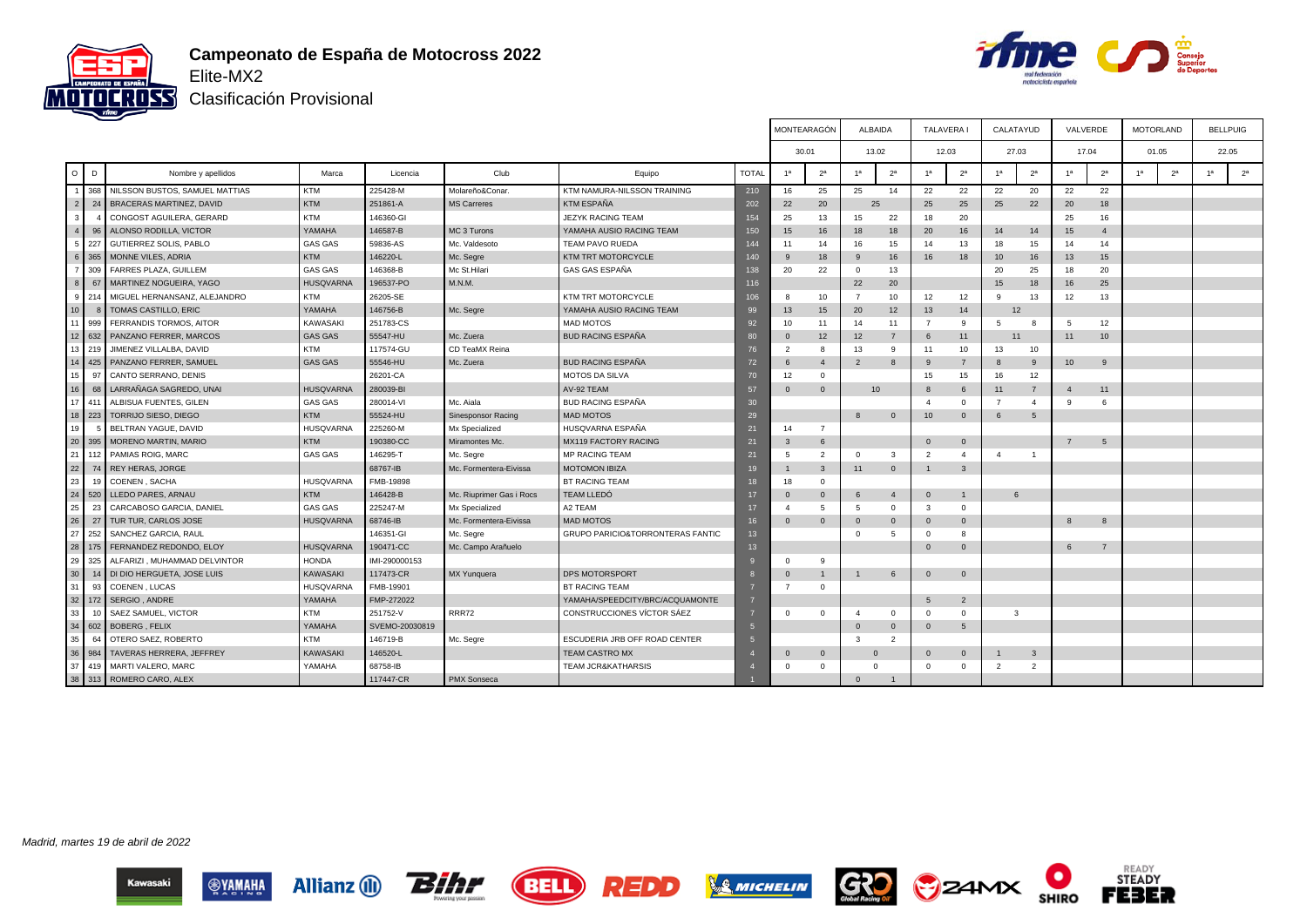



T

┰

Clasificación Provisional

|                 |                       |                               |                  |                |                         |                                    |                 |                | MONTEARAGON    | ALBAIDA                 |                | TALAVERA       |                         | CALATAYUD       |                | VALVERDE                |                |    | BELLPUIG       |
|-----------------|-----------------------|-------------------------------|------------------|----------------|-------------------------|------------------------------------|-----------------|----------------|----------------|-------------------------|----------------|----------------|-------------------------|-----------------|----------------|-------------------------|----------------|----|----------------|
|                 |                       |                               |                  |                |                         |                                    |                 |                | 30.01          |                         | 13.02          |                | 12.03                   | 27.03           |                | 17.04                   |                |    | 22.05          |
|                 |                       |                               |                  |                |                         |                                    |                 |                |                |                         |                |                |                         |                 |                |                         |                |    |                |
| $\circ$         | D                     | Nombre y apellidos            | Marca            | Licencia       | Club                    | Equipo                             | <b>TOTAI</b>    | 1a             | 2 <sup>a</sup> | 1a                      | 2 <sup>a</sup> | 1 <sup>a</sup> | 2 <sup>a</sup>          | 1a              | 2 <sup>a</sup> | 1a                      | 2 <sup>a</sup> | 1a | 2 <sup>a</sup> |
|                 | 29                    | GARCIA OCAÑA, FRANCISCO       | <b>HUSQVARNA</b> | 26202-CA       | Esc. Zambrana           | <b>GRMXPRO</b>                     | 220             | 18             | 20             | 25                      | 25             | 25             | 22                      | 20              | 25             | 20                      | 20             |    |                |
|                 | 2<br>305              | <b>GALLEGO RAMOS, ANTONIO</b> | <b>GAS GAS</b>   | 231214-MU      | Esc.Carlos              | MEQUITEC GASGAS RACING TEAM        | 182             | 22             | 22             |                         |                | 22             | 25                      | 25              | 22             | 22                      | 22             |    |                |
| $\mathbf{a}$    | 96                    | OSINALDE MAYRATA, MAURO       | KTM              | 68747-IB       |                         | <b>JEZYK RACING TEAM</b>           | 139             |                | 12             | 16                      | 12             | 18             | 15                      | 15              | 20             | 16                      | 14             |    |                |
|                 | $\overline{4}$<br>362 | ALONSO RABANO, MARCO          | <b>GAS GAS</b>   | 90006-VA       | MC Vallisoletano        | <b>TEAM PAVO RUEDA</b>             | 137             | 12             | 14             |                         | 13             | 13             | 20                      | 18              | 16             | 15                      | 16             |    |                |
| 5               |                       | <b>ESCANDELL GIL, ELIAS</b>   | <b>GAS GAS</b>   | 68772-IB       | Mc. Formentera-Eivissa  | MEQUITEC GASGAS RACING TEAM        | 121             | 20             | 15             | 18                      | 18             |                |                         |                 |                | 25                      | 25             |    |                |
|                 | $6 \mid$<br>382       | LOPEZ CARRERAS, MANUEL        | <b>GAS GAS</b>   | 90003-AV       | MC Vallisoletano        | <b>DIFRENOS</b>                    | 121             | 14             | 13             | 5                       | 11             | 10             | 11                      | 14              | 15             | 13                      | 15             |    |                |
|                 | 232<br>7 <sup>1</sup> | AGUILO AZORIN, UNAI           |                  | 146361-GI      | Mc. Segre               | TEAM JCR&KATHARSIS                 | 119             |                |                | 14                      | 15             | 16             | 16                      | 22              | 18             | 18                      | 0              |    |                |
|                 | 8 <sup>1</sup><br>351 | PRAT SENDRA, CARLOS           | YAMAHA           | 146431-L       | Mc. Segre               | YAMAHA AUSIO RACING TEAM           | 119             | 11             | 11             | 11                      | 13             | 12             | 13                      | 12              | 13             | 11                      | 12             |    |                |
| 9               | 24                    | SALVADOR DIAZ, CARLOS         | <b>GAS GAS</b>   | 225196-M       |                         | DT WORKS RACING                    | 112             | 9              | 6              | 9                       | 5              | 15             | 12                      | 13              | 11             | 14                      | 18             |    |                |
| 10 <sup>1</sup> | 586                   | CASTAÑONDO IBARGUEN, DANIEL   |                  | 280069-BI      |                         | OTAÑES SCHOOL                      | 108             | 8              | 10             | 8                       | 10             | 14             | 9                       | 16              | 12             | 12                      | $\mathbf{9}$   |    |                |
| 11              | 373                   | CANET ARDEVOL, EDGAR          | <b>GAS GAS</b>   | 146524-B       | Mc. Polea SX            | MEQUITEC GASGAS RACING TEAM        | 90              | 25             | 25             | 20                      | 20             |                |                         |                 |                |                         |                |    |                |
|                 | $12$ 300              | PEREZ CARNEIRO, SALVADOR      | YAMAHA           | 26214-SE       | Mc. Esc. Eduardo Castro | YAMAHA E. CASTRO                   | 89              | 13             | $\overline{7}$ | 15                      | 16             | 20             | 18                      |                 |                |                         |                |    |                |
| 13 <sup>1</sup> | 451                   | MIKULA, JULIUS                | <b>KTM</b>       | ACCR-299000014 |                         | <b>JULIUS RACING</b>               | 76              | 16             | 16             | 22                      | 22             |                |                         |                 |                |                         |                |    |                |
| 14              | 85                    | MARTIN GONZALEZ, IKER         | <b>HUSQVARNA</b> | 90008-BU       |                         |                                    | 75              | 10             | 9              |                         |                | $\mathbf{8}$   | 14                      |                 | 14             | $\overline{7}$          | 13             |    |                |
| 15 <sup>1</sup> | 311                   | LOBO, SANDRO                  | YAMAHA           | FMP-299000045  |                         | YAMAHA BRC MOTONI                  | 43              |                |                | 10                      | 14             | 11             | 8                       |                 |                |                         |                |    |                |
| 16              | 199                   | SAMPER GEA, UNAI              | <b>KTM</b>       | 146282-B       | Mc Sitges               |                                    | 42              | $\overline{2}$ | $\mathbf{0}$   | $\mathbf 0$             | $\mathbf 0$    |                | 5                       | $\overline{7}$  | $\overline{4}$ | 6                       | 11             |    |                |
| 17              |                       | PIERA GABERNET, BIEL          | <b>KTM</b>       | 146712-L       | Mc. Segre               | <b>TEAM 987</b>                    | 4 <sup>c</sup>  |                |                | 6                       | 6              | $\overline{4}$ | $\overline{7}$          | 9               | 8              |                         |                |    |                |
| 18              | 41 <sup>°</sup>       | ALBISUA FUENTES, GILEN        | <b>GAS GAS</b>   | 280014-VI      | Mc. Aiala               | <b>BUD RACING ESPAÑA</b>           | 35              | $\overline{7}$ | 8              | 12                      | 8              |                |                         |                 |                |                         |                |    |                |
| 19              | 291                   | COSTA, FABIO                  | <b>GAS GAS</b>   | FMP-299000046  |                         | <b>MOMENTOTTMOTOS</b>              | 33              | 15             | 18             |                         |                |                |                         |                 |                |                         |                |    |                |
| 20              | 286                   | CAÑADAS GONZALEZ, JOEL        | <b>KTM</b>       | 146318-GI      | Mc. Segre               |                                    | 32              | $\mathbf{0}$   | $\mathbf{0}$   | $\overline{0}$          | 3              | 9              | 10                      |                 | 9              | $\overline{0}$          | $\mathbf{0}$   |    |                |
| 21              | 356                   | PUERTO GARCIA, BRUNO          | <b>GAS GAS</b>   | 251794-A       | <b>MS Carreres</b>      | <b>CARPINTERIA BP</b>              | 26              | $\Omega$       | $\mathbf{0}$   |                         |                | $\overline{1}$ | 6                       | $\overline{2}$  | $\overline{7}$ | $\overline{4}$          | 6              |    |                |
| 22              | 394                   | LOPEZ LLAGOSTERA, ALEX        |                  | 146503-B       | Mc. Segre               |                                    | 21              |                |                |                         |                |                |                         | 11              | 10             |                         |                |    |                |
| 23              | 88                    | <b>IZAGUIRRE PINTO, DAVID</b> | <b>KTM</b>       | 225203-M       | Mx Specialized          | <b>JEZYK RACING TEAM</b>           | 21              | $^{\circ}$     | $\overline{1}$ | $\overline{\mathbf{0}}$ | $\overline{2}$ | $\mathbf{0}$   | 2                       |                 |                | 8                       | 8              |    |                |
| 24              |                       | RODRIGUEZ GIL, DANIEL         | <b>GAS GAS</b>   | 225248-M       | Mx Specialized          | <b>TEAM PAVO RUEDA</b>             | 20              |                |                |                         |                |                |                         |                 |                | 10                      | 10             |    |                |
| 25              | 371                   | ROMA ROMERO, MARC             | <b>KTM</b>       | 146507-B       | Mc B.Bergueda           | A2 TEAM                            | 18              | $\mathbf{0}$   | $\circ$        | $^{\circ}$              | $\circ$        | $\mathbf 0$    | $^{\circ}$              | 10              | 6              | $\overline{2}$          | 0              |    |                |
| 26              | 43                    | PEREZ GIMENEZ, MARC           | <b>KTM</b>       | 146922-B       | Mc. Segre               |                                    | 16              |                |                |                         |                | 6              | $\mathbf{3}$            | $\overline{4}$  | $\mathbf{3}$   |                         |                |    |                |
| 27              | 61                    | HERNANDEZ GALLEGO, FELIPE     | <b>GAS GAS</b>   | 190376-CC      | TEAM PAVO & RUEDA       | TEAM PAVO RUEDA                    | $\overline{14}$ | $\Omega$       | 5              | $\mathbf 0$             | 9              |                |                         |                 |                |                         |                |    |                |
| 28              | 110                   | CARDONA MERINO, JORDI         | YAMAHA           | 68766-IB       | Mc. Formentera-Eivissa  | MOTOMON IBIZA YAMAHA               | 13              | $\Omega$       | $\mathbf 0$    | $\mathbf{0}$            | $\mathbf{0}$   | $\Omega$       | $\overline{\mathbf{0}}$ | 5               |                | 3                       | 5              |    |                |
| 29              | 370                   | CAMPS FAURIA, XAVIER          | <b>HUSQVARNA</b> | 146241-L       |                         | BENIMOTO PARTY SATELITE            | 12              | $\mathbf 0$    | $\circ$        | $\mathbf 0$             | $\circ$        | 3              | $\mathbf 0$             |                 |                | 9                       | $\mathbf 0$    |    |                |
| 30 <sup>1</sup> | 218                   | VILLAR CASTILLO, MARINO       | <b>KTM</b>       | 26164-MA       |                         | VILLA DE OJÉN                      | 12              |                |                |                         |                |                |                         |                 |                | 5                       | $\overline{7}$ |    |                |
| 31              | 238                   | BRUNET, TOM                   | <b>KTM</b>       | FFM-299000004  |                         | TEAM VRT KTM VERITISE              | 11              | $\Omega$       | $\mathbf 0$    | $\overline{7}$          | $\overline{4}$ |                |                         |                 |                |                         |                |    |                |
|                 | 32 207                | MARTI CALLEJA, ALEIX          | <b>KAWASAKI</b>  | 146483-B       | Mc. Segre               | DPS MOTORSPORT                     | 11              | $\mathbf{0}$   | $\mathbf 0$    | 1                       | $\mathbf{0}$   | 5              | $\overline{4}$          |                 |                | $\mathbf{1}$            | $\mathbf{0}$   |    |                |
| 33              | 137                   | REDNIC ALECU, RAUL ADRIAN     | <b>GAS GAS</b>   | 146359-L       | Mc. Segre               | <b>TEAM REDNIC</b>                 |                 | $\Omega$       | $\mathbf{0}$   | $\overline{0}$          | $\Omega$       | $\Omega$       | $\Omega$                | 8               | $\overline{1}$ |                         |                |    |                |
| 34              | 217                   | POLVILLO MUÑOZ, IVAN          | <b>GAS GAS</b>   | 146221-GI      | Mc. Segre               |                                    |                 |                |                | $\overline{2}$          | $\overline{7}$ | $\overline{0}$ | $\overline{0}$          |                 |                |                         |                |    |                |
| 35              | 418                   | MANSIKKAMAKI, SAKU TUOMAS     | <b>HUSQVARNA</b> | SML-2910174393 |                         |                                    |                 | 5              | $\mathbf{3}$   |                         |                |                |                         |                 |                |                         |                |    |                |
| 36              | 116                   | PERALES ALONSO, ARAITZ        | <b>KTM</b>       | 68477-GC-AMP   |                         | DLR57                              |                 | $\overline{4}$ | $\mathbf{0}$   | 3                       | $\mathbf{0}$   |                | $\mathbf{0}$            |                 |                |                         |                |    |                |
| 37              | 385                   | FUENTES MARTINEZ, JORGE       | HUSQVARNA        | 231243-MU      |                         | DPS MOTORSPORT                     |                 | 3              | $\overline{4}$ | $\Omega$                | $\Omega$       |                |                         |                 |                | $\Omega$                | $\Omega$       |    |                |
| 38              | 26                    | SALAS PEREZ, PAU              | <b>GAS GAS</b>   | 68861-IB       |                         |                                    |                 |                |                | $\mathbf{0}$            | $\mathbf 0$    |                |                         | 6               |                |                         |                |    |                |
| 39              | 401                   | VAN DRUNEN , LOTTE            | KTM              | KNMV-290000012 |                         | A2 TEAM                            |                 | -6             | $\mathbf{0}$   |                         |                |                |                         |                 |                |                         |                |    |                |
| 40 <sup>1</sup> | 501                   | CABALLERO BUSTILLO, BORJA     | <b>GAS GAS</b>   | 231349-MU      |                         | <b>TEAM PAVO RUEDA</b>             |                 | $\Omega$       | $\mathbf 0$    | $\overline{0}$          | $\mathbf{0}$   | $\Omega$       | $\overline{\mathbf{0}}$ | $\overline{2}$  |                | $\overline{0}$          | $\overline{4}$ |    |                |
| 41              | 201                   | <b>GALLART TORRES, ROGER</b>  | <b>GAS GAS</b>   | 146414-L       | Mc. Segre               | BENIMOTO PARTY SATELITE            |                 |                |                | $\Omega$                | $\mathbf 0$    | $\overline{2}$ | $\overline{1}$          | 3               |                |                         |                |    |                |
| 42              | 51                    | BAÑERES JOVER, MARTI          | <b>HUSQVARNA</b> | 146383-B       | Mc St.Celoni            | <b>MOTORACING CANET</b>            |                 | $\Omega$       | $\mathbf 0$    | $\overline{0}$          | $\mathbf{0}$   | $\Omega$       | $\overline{0}$          | $5\overline{5}$ |                | $\Omega$                | $\mathbf{0}$   |    |                |
| 43              | 884                   | BORDINI, LEO                  | <b>KTM</b>       | FFM-307992     |                         |                                    |                 |                |                | $\overline{4}$          | $\overline{1}$ |                |                         |                 |                |                         |                |    |                |
| 44              | 710                   | MARTIN QUINTANA, ALEJANDRO    | <b>GAS GAS</b>   | 68485-GC       | Mc. Juncal              | FEDERACIÓN CANARIA DE MOTOCICLISMO |                 |                |                |                         |                | $\Omega$       | $\overline{\mathbf{0}}$ |                 |                | $\overline{0}$          | $\mathbf{3}$   |    |                |
| 45              | 212                   | BORREGO ARIAS, JAIME          | <b>KTM</b>       | 26264-CA       | C.D. TRT Race Service   |                                    |                 |                |                |                         |                | $\Omega$       | $\circ$                 |                 |                | $\overline{\mathbf{0}}$ | $\overline{2}$ |    |                |
| 46              | 55                    | ALMAGOR, BEN                  | <b>KTM</b>       | IMSF-1010436   |                         |                                    | $\overline{2}$  | $\Omega$       | $\overline{2}$ |                         |                |                |                         |                 |                |                         |                |    |                |
| 47              | 68                    | SANCHEZ RODRIGUEZ, ALVARO     | <b>GAS GAS</b>   | 26172-H        |                         | MURIEL RACING TEAM                 |                 |                |                |                         |                |                |                         |                 |                | $\Omega$                |                |    |                |
|                 |                       |                               |                  |                |                         |                                    |                 |                |                |                         |                |                |                         |                 |                |                         |                |    |                |

#### Madrid, martes 19 de abril de 2022









 $\Gamma$ 

┰

┱





READY<br>STEADY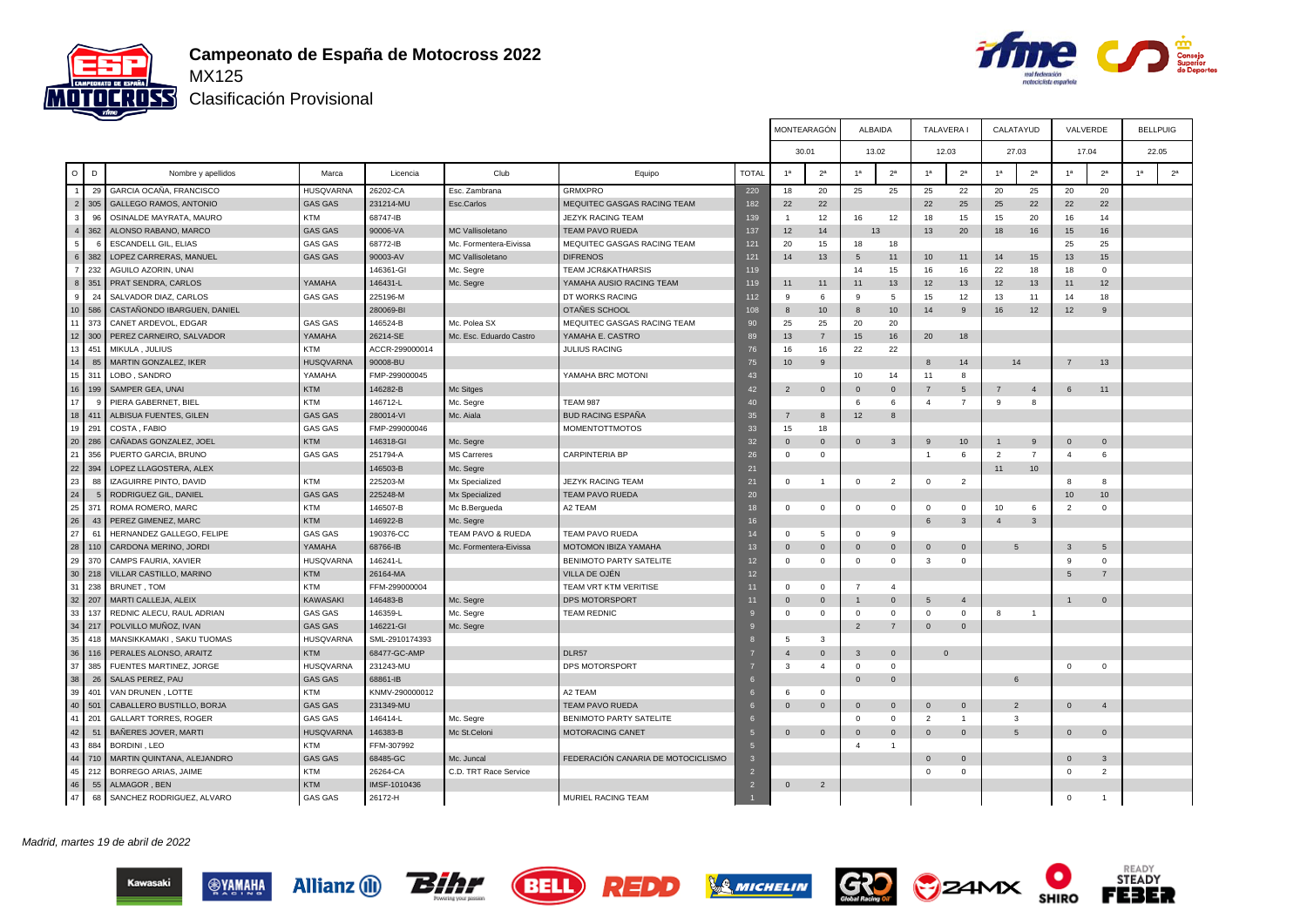

**Campeonato de España de Motocross 2022** Yamaha YZ125 bLU cRU Cup



Clasificación Provisional

|     |                              |       |           |                         |        |              |       | MONTEARAGÓN    |    | ALBAIDA | TALAVERA |       | CALATAYUD |                | VALVERDE |    | <b>BELLPUIG</b> |       |
|-----|------------------------------|-------|-----------|-------------------------|--------|--------------|-------|----------------|----|---------|----------|-------|-----------|----------------|----------|----|-----------------|-------|
|     |                              |       |           |                         |        |              | 30.01 |                |    | 13.02   |          | 12.03 |           | 27.03          | 17.04    |    |                 | 22.05 |
| O D | Nombre y apellidos           | Marca | Licencia  | Club                    | Equipo | <b>TOTAL</b> | 4a    | 2 <sup>a</sup> |    | 2a      | 1a       | na.   |           | 2 <sup>a</sup> |          |    | -1а             |       |
|     | PRAT SENDRA, CARLOS          |       | 146431-L  | Mc. Segre               |        | 235          | 22    | 25             | 22 | 22      | 22       | 22    | $\sim$    | 25             | 25       | 25 |                 |       |
|     | CARDONA MERINO, JORDI        |       | 68766-IB  | Mc. Formentera-Eivissa  |        | 206          | 20    | 18.            | 20 | 20      | 20       | 20    | 22        | 22             | 22       | 22 |                 |       |
|     | PEREZ CARNEIRO, SALVADOR     |       | 26214-SE  | Mc. Esc. Eduardo Castro |        | 167          | 25    | 22             | 25 | 25      | 25       | 25    |           | 20             |          |    |                 |       |
|     | CARRETERO DEL VALLE, ALFONSO |       | 117454-TO | MC Talavera             |        |              |       | 20             |    |         |          |       |           |                |          |    |                 |       |

Madrid, martes 19 de abril de 2022















О

**SHIRO**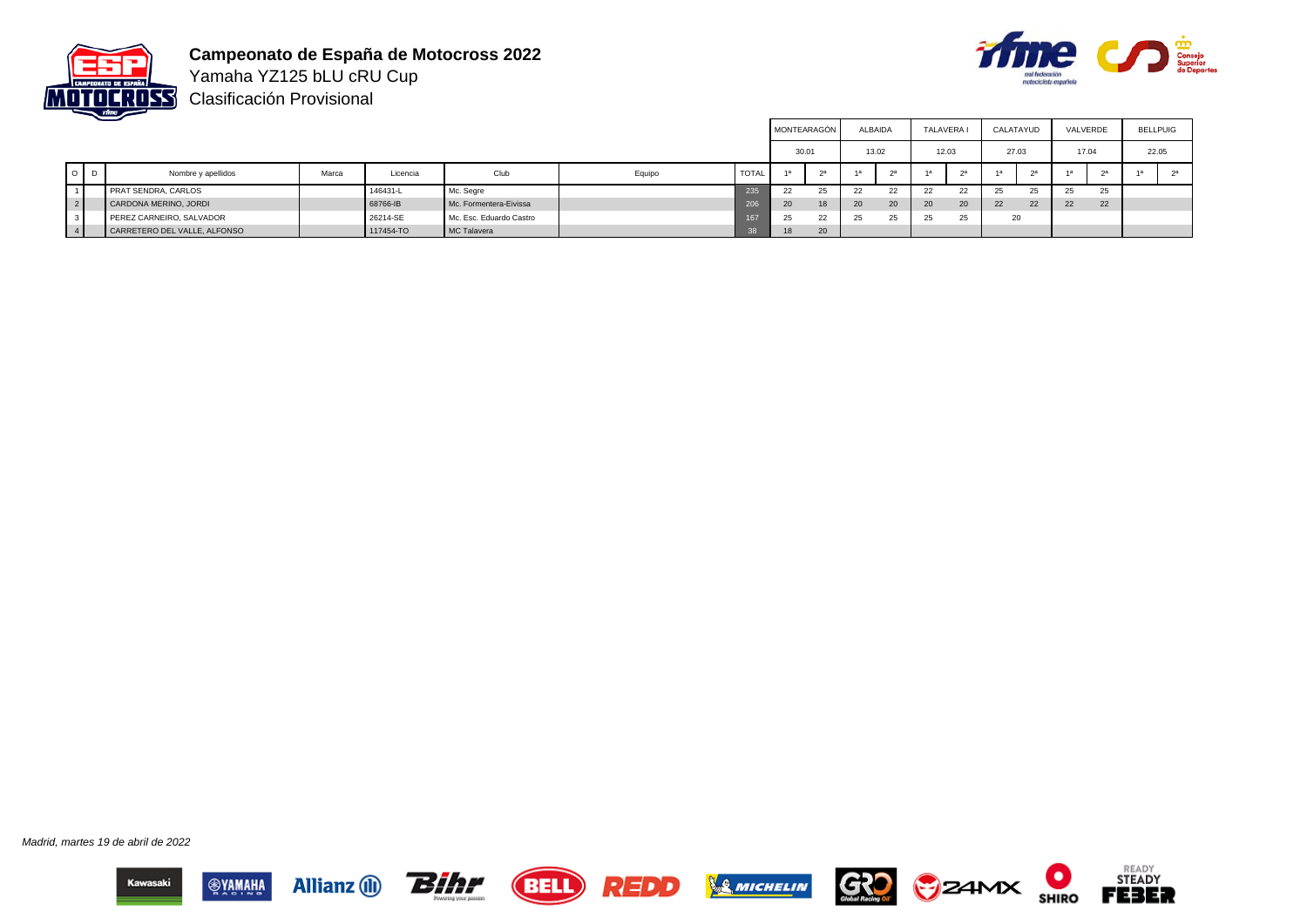

Clasificación Provisional de Constructores

|                |                        |              |                | Montearag.     | Albaida        |                | <b>Talavera</b> |                |                | Calatayud      | Valverde       |                | MotorLand      |                |                | <b>Bellpuig</b> |
|----------------|------------------------|--------------|----------------|----------------|----------------|----------------|-----------------|----------------|----------------|----------------|----------------|----------------|----------------|----------------|----------------|-----------------|
|                |                        |              |                | 30.01          |                | 13.02          |                 | 12.03          | 27.03          |                |                | 17.04          | 01.05          |                |                | 22.05           |
| $\mathbf{o}$   | Constructor            | <b>TOTAL</b> | 1 <sup>a</sup> | 2 <sup>a</sup> | 1 <sup>a</sup> | 2 <sup>a</sup> | 1 <sup>a</sup>  | 2 <sup>a</sup> | 1 <sup>a</sup> | 2 <sup>a</sup> | 1 <sup>a</sup> | 2 <sup>a</sup> | 1 <sup>a</sup> | 2 <sup>a</sup> | 1 <sup>a</sup> | 2 <sup>a</sup>  |
| $\mathbf{1}$   | KUM                    | 232          | 25             | 25             | 18             | 20             | 25              | 25             | 22             | 25             | 22             | 25             |                |                |                |                 |
| $\overline{2}$ | <b>ANAMAHA</b>         | 216          | 22             | 18             | 20             | 22             | 20              | 20             | 25             | 22             | 25             | 22             |                |                |                |                 |
| 3              | id Husq <u>varna</u> * | 192          | 20             | 22             | 16             | 18             | 22              | 22             | 18             | 18             | 18             | 18             |                |                |                |                 |
| $\overline{4}$ | <b>HONDA</b>           | 141          | 4              | 8              | 25             | 25             | 15              | 15             | 16             | 16             | 9              | 8              |                |                |                |                 |
| 5              | <b>Kawasaki</b>        | 132          | 11             | 12             | 14             | 14             | 10              | 13             | 14             | 14             | 14             | 16             |                |                |                |                 |
| 6              | GASGAS                 | 39           |                |                | 8              | 10             | $\overline{7}$  | 5              |                |                | 3              | 6              |                |                |                |                 |

**Madrid, 19 de Abril de 2022** [www.rfme.com](http://www.rfme.com/)

Allianz (i) **Bihr** 

Club Campeón: *SE DETERMINARÁ AL FINALIZAR EL CAMPEONATO*





**BELL** 









**ELITE-MX1**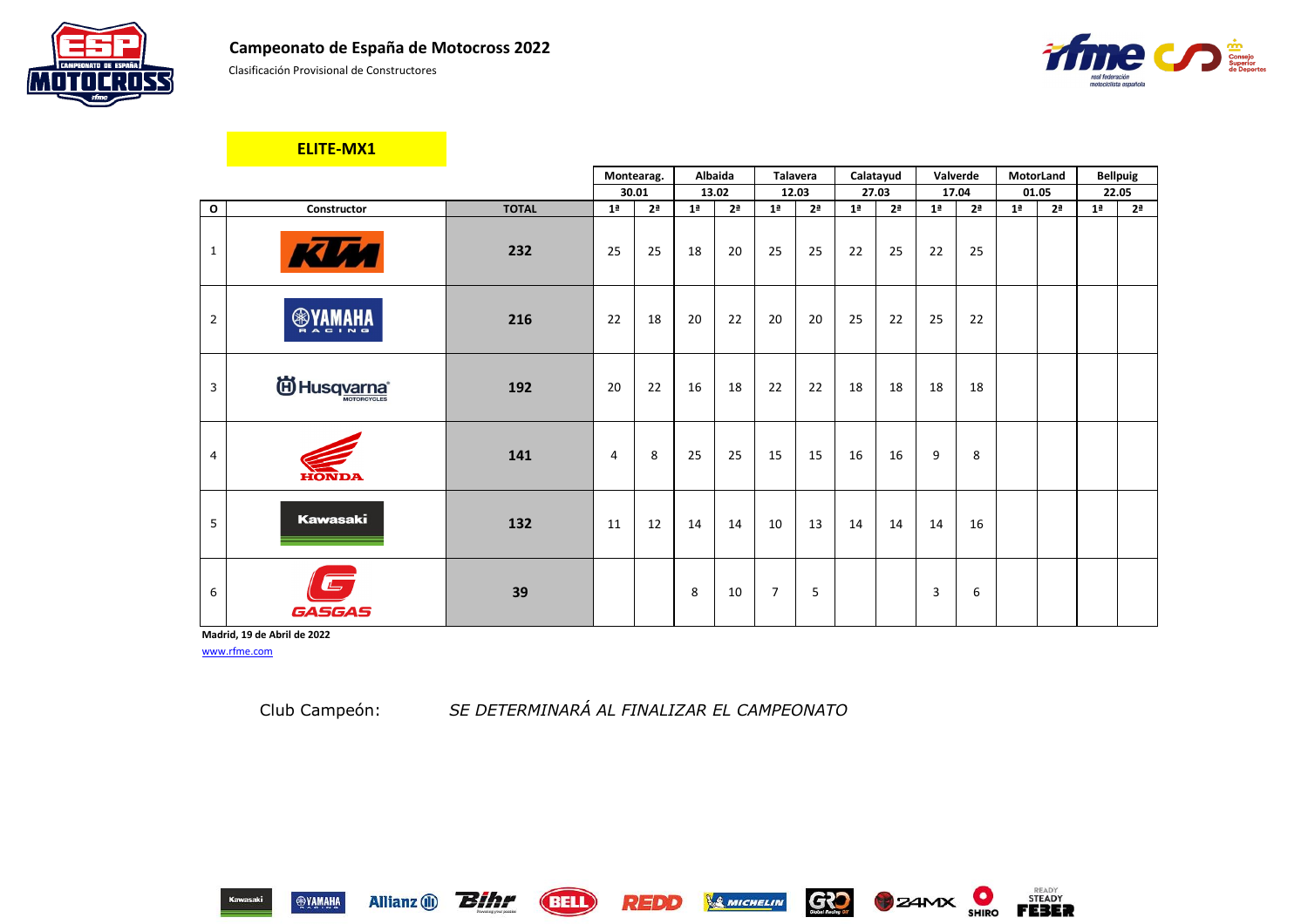

Clasificación Provisional de Constructores

|                |                           |              | Montearag.     |                | <b>Albaida</b> |                | <b>Talavera</b> |                | Calatayud      |                |                | Valverde       | MotorLand      |                |                | <b>Bellpuig</b> |
|----------------|---------------------------|--------------|----------------|----------------|----------------|----------------|-----------------|----------------|----------------|----------------|----------------|----------------|----------------|----------------|----------------|-----------------|
|                |                           |              |                | 30.01          | 13.02          |                |                 | 12.03          | 27.03          |                |                | 17.04          | 01.05          |                | 22.05          |                 |
| $\mathbf{o}$   | Constructor               | <b>TOTAL</b> | 1 <sup>a</sup> | 2 <sup>a</sup> | 1 <sup>a</sup> | 2 <sup>a</sup> | 1 <sup>a</sup>  | 2 <sup>a</sup> | 1 <sup>a</sup> | 2 <sup>a</sup> | 1 <sup>a</sup> | 2 <sup>a</sup> | 1 <sup>a</sup> | 2 <sup>a</sup> | 1 <sup>a</sup> | 2 <sup>a</sup>  |
| $\mathbf{1}$   | KIM                       | 244          | 25             | 25             | 25             | 25             | 25              | 25             | 25             | 22             | 25             | 22             |                |                |                |                 |
| $\overline{2}$ | $\qquad \qquad$<br>GASGAS | 188          | 20             | 22             | 18             | 16             | 15              | 14             | 20             | 25             | 18             | 20             |                |                |                |                 |
| $\mathsf{3}$   | <b>OSYAMAHA</b>           | 157          | 15             | 16             | 22             | 20             | 20              | 16             | 15             | 14             | 15             | 4              |                |                |                |                 |
| $\overline{4}$ | id Husq <u>varna</u> ®    | 130          | 18             | 8              | 12             |                | 9               | 8              | 16             | 18             | 16             | 25             |                |                |                |                 |
| 5              | <b>Kawasaki</b>           | 99           | 11             | 11             | 15             | 12             | 8               | 10             | 6              | 9              | 5              | 12             |                |                |                |                 |
| 6              | EONDA                     | $\mathbf 0$  |                |                |                |                |                 |                |                |                |                |                |                |                |                |                 |

**Madrid, 19 de Abril de 2022** [www.rfme.com](http://www.rfme.com/)

Allianz (i) **Bihr** 

### **ELITE-MX2**

Club Campeón: *SE DETERMINARÁ AL FINALIZAR EL CAMPEONATO*

REDD

**BELL** 









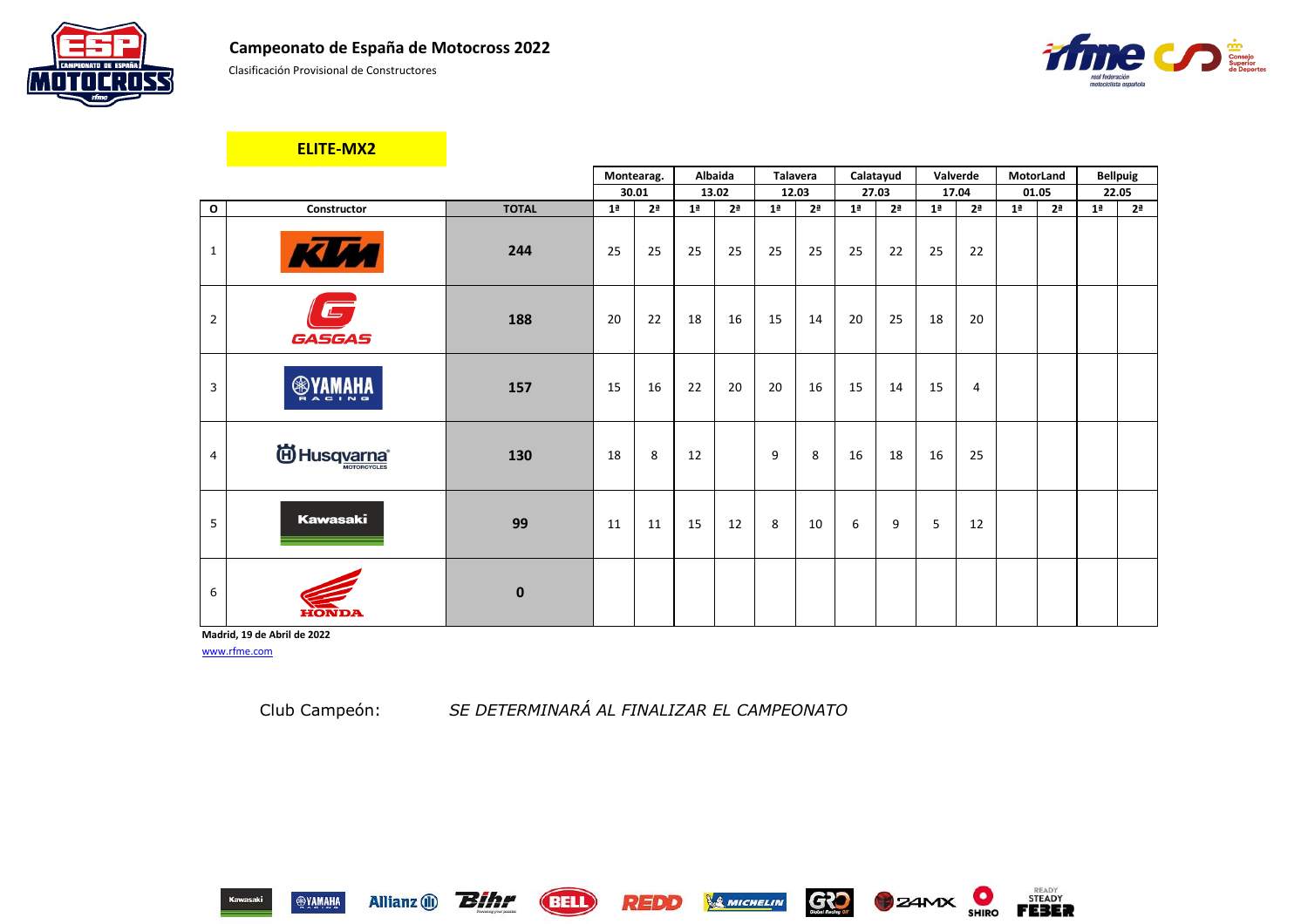Clasificación Provisional de Constructores

|                |                 |                  |                | Montearag.     | Albaida        |                | <b>Talavera</b> |                |                | Calatayud      | Valverde       |                | <b>Bellpuig</b> |                |
|----------------|-----------------|------------------|----------------|----------------|----------------|----------------|-----------------|----------------|----------------|----------------|----------------|----------------|-----------------|----------------|
|                |                 |                  |                | 30.01          |                | 13.02          | 12.03           |                |                | 27.03          |                | 17.04          |                 | 22.05          |
| $\mathbf{o}$   | Constructor     | <b>TOTAL</b>     | 1 <sup>a</sup> | 2 <sup>a</sup> | 1 <sup>a</sup> | 2 <sup>a</sup> | 1 <sup>a</sup>  | 2 <sup>a</sup> | 1 <sup>a</sup> | 2 <sup>a</sup> | 1 <sup>a</sup> | 2 <sup>a</sup> | 1 <sup>a</sup>  | 2 <sup>a</sup> |
| $\mathbf{1}$   | GASGAS          | 234              | 25             | 25             | 20             | 20             | 22              | 25             | 25             | 22             | 25             | 25             |                 |                |
| $\overline{2}$ | id Husqvarna®   | 222              | 18             | 20             | 25             | 25             | 25              | 22             | 22             | 25             | 20             | 20             |                 |                |
| $\mathfrak{Z}$ | <b>KLM</b>      | 171              | 10             | 13             | 22             | 22             | 18              | 16             | 18             | 20             | 18             | 14             |                 |                |
| 4              | <b>ANAMAHA</b>  | 147              | 14             | 12             | 12             | 16             | 20              | 20             | 14             | 14             | 13             | 12             |                 |                |
| 5              | <b>Kawasaki</b> | 22               |                |                | 5              | $\mathbf{1}$   | $\overline{7}$  | 6              |                |                | 3              |                |                 |                |
| 6              |                 | $\boldsymbol{0}$ |                |                |                |                |                 |                |                |                |                |                |                 |                |

**Madrid, 19 de Abril de 2022** [www.rfme.com](http://www.rfme.com/)

Allianz (i) **Bihr** 

**MX125**

Club Campeón: *SE DETERMINARÁ AL FINALIZAR EL CAMPEONATO*

REDD

**BELL** 







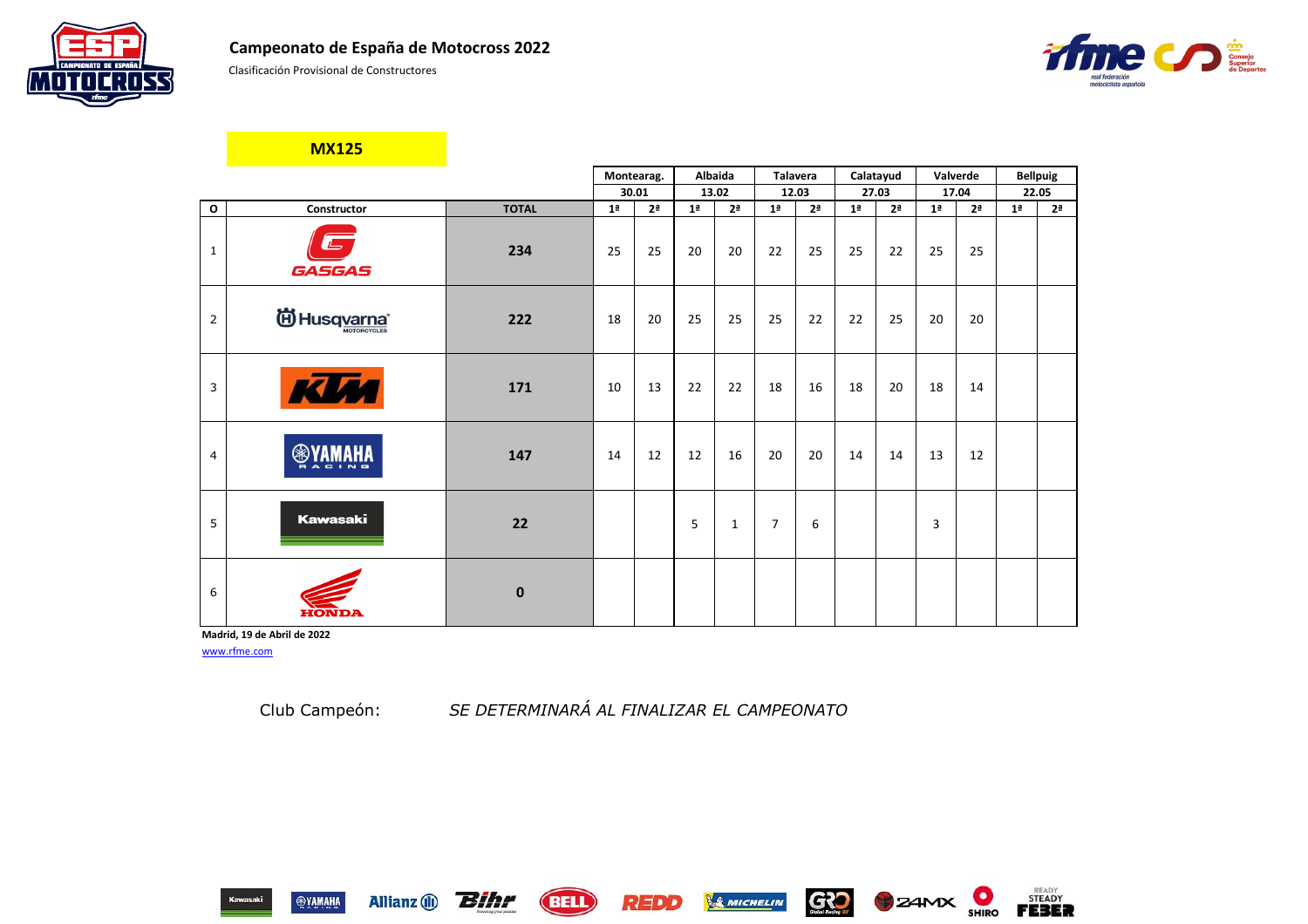



|          | ___                         |            |                  |              | Montearag. | <b>Albaida</b> | <b>Talavera</b> | Calatayud | Valverde | MotorLand | <b>Bellpuig</b> |
|----------|-----------------------------|------------|------------------|--------------|------------|----------------|-----------------|-----------|----------|-----------|-----------------|
|          |                             |            |                  |              | 29.01      | 12.02          | 12.03           | 26.03     | 16.04    | 30.04     | 21.05           |
| $\Omega$ | D Nombre y Apellidos        | Marca      | <b>ILicencia</b> | <b>TOTAL</b> | <b>MC</b>  | <b>MC</b>      | EC              | <b>MC</b> | MC       | <b>MC</b> | <b>MC</b>       |
|          | 1 CAMPANO JIMENEZ, CARLOS   | YAMAHA     | 26213-SE         |              |            |                |                 |           |          |           |                 |
|          | 92 VALENTIN LASHERAS, ANDER | HUSQVARNA  | 236903-NA        |              |            |                |                 |           |          |           |                 |
|          | 99 ZARAGOZA BELTRAN, JORGE  | HONDA      | 251830-V         |              |            |                |                 |           |          |           |                 |
|          | 70 FERNANDEZ GARCIA, RUBEN  | HONDA      | 196522-PO        |              |            |                |                 |           |          |           |                 |
|          | 84 HERLINGS, JEFFREY        | <b>KTM</b> | KNMV-290000146   |              |            |                |                 |           |          |           |                 |

|    | -----------                        |              |           |              | Montearag. | Albaida   | Talavera | Calatayud | Valverde  | MotorLand | <b>Bellpuig</b> |
|----|------------------------------------|--------------|-----------|--------------|------------|-----------|----------|-----------|-----------|-----------|-----------------|
|    |                                    |              |           |              | 29.01      | 12.02     | 12.03    | 26.03     | 16.04     | 30.04     | 21.05           |
| ი. | Nombre y Apellidos                 | <b>Marca</b> | Licencia  | <b>TOTAL</b> | <b>MC</b>  | <b>MC</b> | EC       | <b>MC</b> | <b>MC</b> | <b>MC</b> | <b>MC</b>       |
|    | 368 NILSSON BUSTOS, SAMUEL MATTIAS | <b>KTM</b>   | 225428-M  |              |            |           |          |           |           |           |                 |
|    | 24 BRACERAS MARTINEZ, DAVID        | <b>KTM</b>   | 251861-A  |              |            |           |          |           |           |           |                 |
|    | 4 CONGOST AGUILERA, GERARD         | <b>KTM</b>   | 146360-GI |              |            |           |          |           |           |           |                 |
|    |                                    |              |           |              |            |           |          |           |           |           |                 |
|    |                                    |              |           |              |            |           |          |           |           |           |                 |

**Madrid, 19 de Abril de 2022** [www.rfme.com](http://www.rfme.com/)

















# **ELITE-MX2**

# **ELITE-MX1**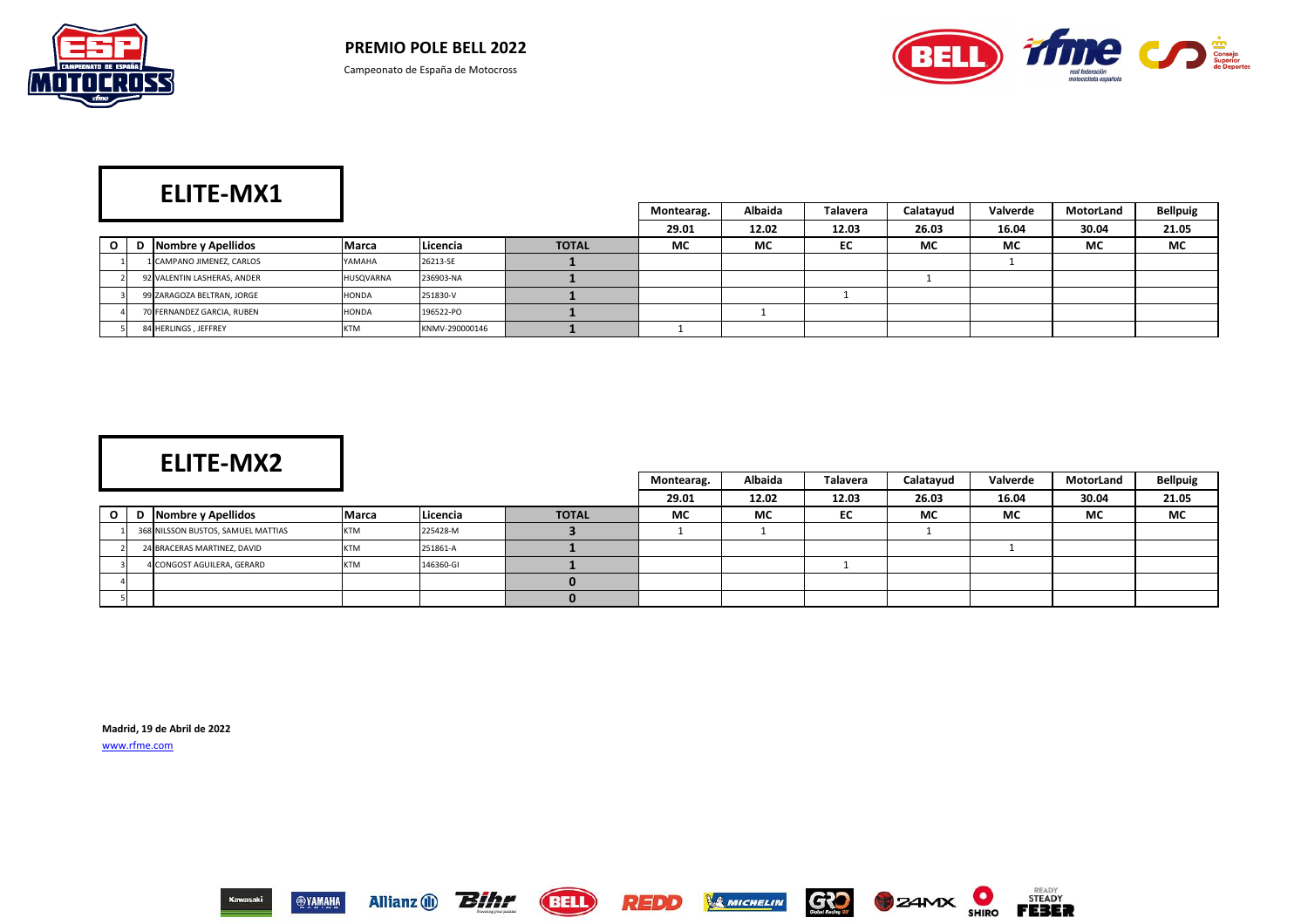

**PREMIO HOLESHOT REDD MICHELIN 2022**



Allianz (i) **Bihr** 

**SYAMAHA** 

**(BELL)** 



**GRO** 

**SMICHELIN** 

|         |                                    |              |           |              | Montearag.     | <b>Albaida</b> |    | <b>Talavera</b> |                | Calatayud |    | Valverde       |                | MotorLand      |                | <b>Bellpuig</b> |
|---------|------------------------------------|--------------|-----------|--------------|----------------|----------------|----|-----------------|----------------|-----------|----|----------------|----------------|----------------|----------------|-----------------|
|         |                                    |              |           |              | 30.01          | 13.02          |    | 12.03           |                | 27.03     |    | 17.04          |                | 01.05          |                | 22.05           |
| $\circ$ | D Nombre y Apellidos               | <b>Marca</b> | Licencia  | <b>TOTAL</b> | 2 <sup>a</sup> | 2 <sup>a</sup> | 1ª | 2 <sup>a</sup>  | 1 <sup>a</sup> | 2ª        | 1ª | 2 <sup>a</sup> | 1 <sup>a</sup> | 2 <sup>a</sup> | 1 <sup>a</sup> | 2 <sup>a</sup>  |
|         | 92 VALENTIN LASHERAS, ANDER        | HUSQVARNA    | 236903-NA |              |                |                |    |                 |                |           |    |                |                |                |                |                 |
|         | 70 FERNANDEZ GARCIA, RUBEN         | HONDA        | 196522-PO |              |                |                |    |                 |                |           |    |                |                |                |                |                 |
|         | 519 APARICIO SANCHEZ, JOSE ANTONIO | YAMAHA       | 26212-SE  |              | . .            |                |    |                 |                |           |    |                |                |                |                |                 |
|         | 101 PROL ORMEÑO, XURXO             | KAWASAKI     | 117605-CR |              |                |                |    |                 |                |           |    |                |                |                |                |                 |
|         | 10 ARCARONS GALI, NIL              | YAMAHA       | 146230-B  |              |                |                |    |                 |                |           |    |                |                |                |                |                 |
|         | 9 GAMBOA MONTERO, ALEX             | <b>KTM</b>   | 225236-M  |              |                |                |    |                 |                |           |    |                |                |                |                |                 |
|         | 124 UBACH SALA, SIMEO              | HUSQVARNA    | 146247-B  |              |                |                |    |                 |                |           |    |                |                |                |                |                 |
|         |                                    |              |           |              |                |                |    |                 |                |           |    |                |                |                |                |                 |

|              |   | ___                                |                |           |              |    | Montearag.     |                | Albaida        |                | <b>Talavera</b> |                | Calatayud      |    | Valverde       |                | MotorLand      |    | <b>Bellpuig</b> |
|--------------|---|------------------------------------|----------------|-----------|--------------|----|----------------|----------------|----------------|----------------|-----------------|----------------|----------------|----|----------------|----------------|----------------|----|-----------------|
|              |   |                                    |                |           |              |    | 30.01          |                | 13.02          |                | 12.03           |                | 27.03          |    | 17.04          |                | 01.05          |    | 22.05           |
| $\mathbf{O}$ | D | Nombre y Apellidos                 | <b>Marca</b>   | Licencia  | <b>TOTAL</b> | 1ª | 2 <sup>a</sup> | 1 <sup>a</sup> | 2 <sup>a</sup> | 1 <sup>a</sup> | 2 <sup>a</sup>  | 1 <sup>a</sup> | 2 <sup>a</sup> | 1ª | 2 <sup>a</sup> | 1 <sup>a</sup> | 2 <sup>a</sup> | 1ª | 2 <sup>a</sup>  |
|              |   | 309 FARRES PLAZA, GUILLEM          | <b>GAS GAS</b> | 146368-B  |              |    |                |                |                |                |                 |                |                |    |                |                |                |    |                 |
|              |   | 97 CANTO SERRANO, DENIS            |                | 26201-CA  |              |    |                |                |                |                |                 |                |                |    |                |                |                |    |                 |
|              |   | 19 COENEN, SACHA                   | HUSQVARNA      | FMB-19898 |              |    |                |                |                |                |                 |                |                |    |                |                |                |    |                 |
|              |   | 227 GUTIERREZ SOLIS, PABLO         | <b>GAS GAS</b> | 59836-AS  |              |    |                |                |                |                |                 |                |                |    |                |                |                |    |                 |
|              |   | 368 NILSSON BUSTOS, SAMUEL MATTIAS | <b>KTM</b>     | 225428-M  |              |    |                |                |                |                |                 |                |                |    |                |                |                |    |                 |
|              |   | 425 PANZANO FERRER, SAMUEL         | <b>GAS GAS</b> | 55546-HU  |              |    |                |                |                |                |                 |                |                |    |                |                |                |    |                 |
|              |   |                                    |                |           |              |    |                |                |                |                |                 |                |                |    |                |                |                |    |                 |
|              |   |                                    |                |           |              |    |                |                |                |                |                 |                |                |    |                |                |                |    |                 |

REDD

**Madrid, 19 de Abril de 2022** [www.rfme.com](http://www.rfme.com/)





**B**Z4MX

# **ELITE-MX1**

## **ELITE-MX2**